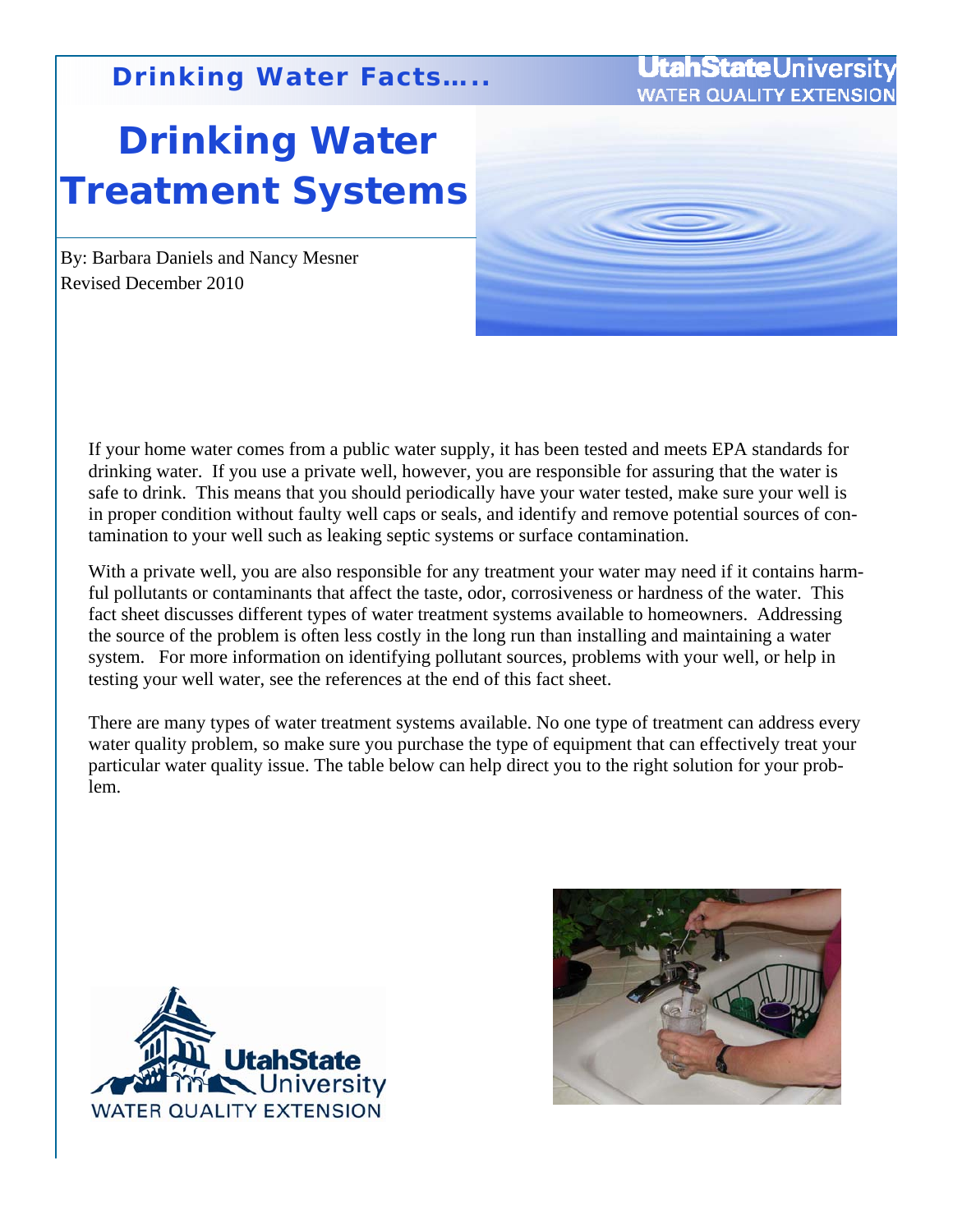## What type of water treatment is needed?

The table below lists common water contamination problems.

| <b>Contaminant or Problem</b>                                                                                                                                                                         | <b>Possible Cause of Problem</b>                                    | <b>Solutions</b>                                                                               |  |
|-------------------------------------------------------------------------------------------------------------------------------------------------------------------------------------------------------|---------------------------------------------------------------------|------------------------------------------------------------------------------------------------|--|
| The following pollutants are health hazards and must be treated for the safety of your family. If you<br>cannot successfully remove these pollutants, you should find an alternative source of water. |                                                                     |                                                                                                |  |
| Arsenic                                                                                                                                                                                               | Naturally occurring in water in some<br>areas                       | Reverse osmosis; ion exchange                                                                  |  |
| <b>Bacteria</b>                                                                                                                                                                                       | Well not sealed; sewage, manure or<br>surface runoff                | Remove source of bacteria; chlorina-<br>tion; ozonation; UV disinfection                       |  |
| Lead                                                                                                                                                                                                  | Corrosive water, lead pipes or lead<br>solder                       | Replace plumbing; reverse osmosis;<br>distillation                                             |  |
| Nitrate                                                                                                                                                                                               | Well not sealed; faulty septic system;<br>animal waste; fertilizers | Remove source of nitrate; distillation;<br>reverse osmosis; anion exchange<br>(water softener) |  |
| Pesticides & Organic chemicals                                                                                                                                                                        | Use of pesticides, chemicals near water<br>source                   | Activated carbon filter; reverse osmo-<br>sis; distillation                                    |  |
| The contaminants below are not health hazards, but you may choose to treat because of aesthetic rea-<br>sons.                                                                                         |                                                                     |                                                                                                |  |
| Bad odor, color, taste                                                                                                                                                                                | Variety of sources                                                  | Ion exchange; activated carbon filter;<br>chlorination                                         |  |
| Cloudy or dirty water                                                                                                                                                                                 | Fine sand, clay, or other particles                                 | Mechanical filter                                                                              |  |
| Hardness                                                                                                                                                                                              | Naturally occurring minerals in water                               | Ion exchange (water softener)                                                                  |  |

| Rotten egg odor                       | Hydrogen sulfide gas                | Chlorination and activated carbon fil-   |
|---------------------------------------|-------------------------------------|------------------------------------------|
|                                       |                                     | ter                                      |
|                                       |                                     |                                          |
| Staining of sink and/or laundry, from | Naturally occurring in water, espe- | Ion exchange or green sand filter (0-10) |
| tron or manganese                     | cially deep wells                   | ppm); chlorination and filtration (if    |
|                                       |                                     | over 10 ppm)                             |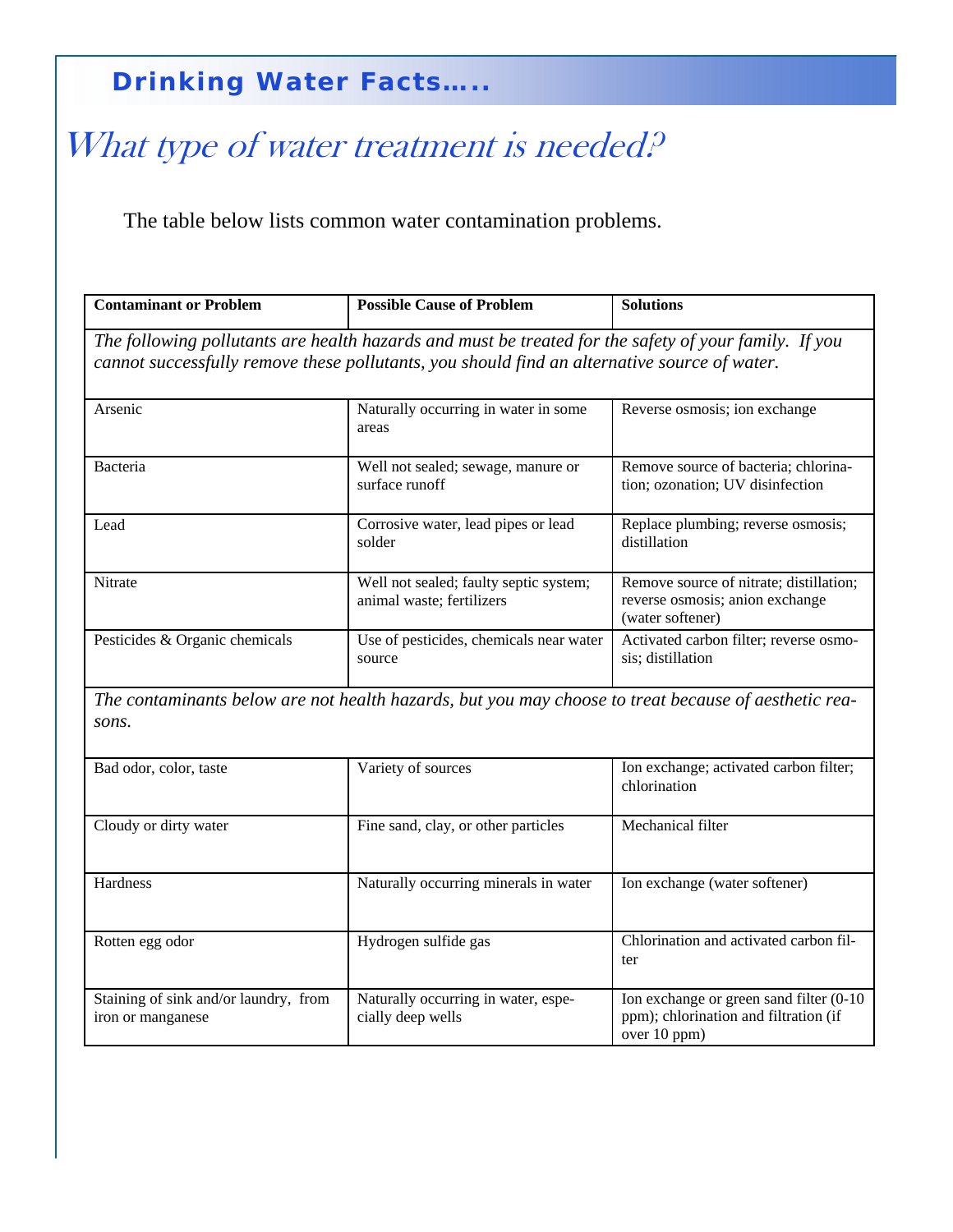### Ion exchange (water softener)

- **Treats hard water (calcium and magnesium);**
- **Removes barium, radium, dissolved iron, manganese;**
- **Removes some bad odors, colors and tastes;**
- **Anion exchange unit can remove nitrate and fluoride;**
- **System cost: \$400 \$1000 (plus installation).**

An ion exchange column is one of the most common water treatment systems found in the home. Also known as a water softener, a cation exchange system will remove calcium and magnesium compounds, barium, radium, and low concentrations of dissolved iron and manganese. An anion exchange unit can also be installed which will remove nitrate and fluoride.

Ion exchange works by passing water through resin beads. In cation exchange units, the beads are coated with positively charged sodium ions. These sodium ions exchange places with calcium, magnesium and other "hard" ions in the water. In anion exchange columns, the resin beads are coated with negatively charged chloride or hydroxide ions, which exchange with nitrate or fluoride in your water.

Ion exchange systems need to be periodically charged so that coating ions are available. Many water softener systems automatically recharge from a sodium storage tank. People with hypertension or high blood pressure should be aware that water treated with a water softener contains an elevated level of sodium.

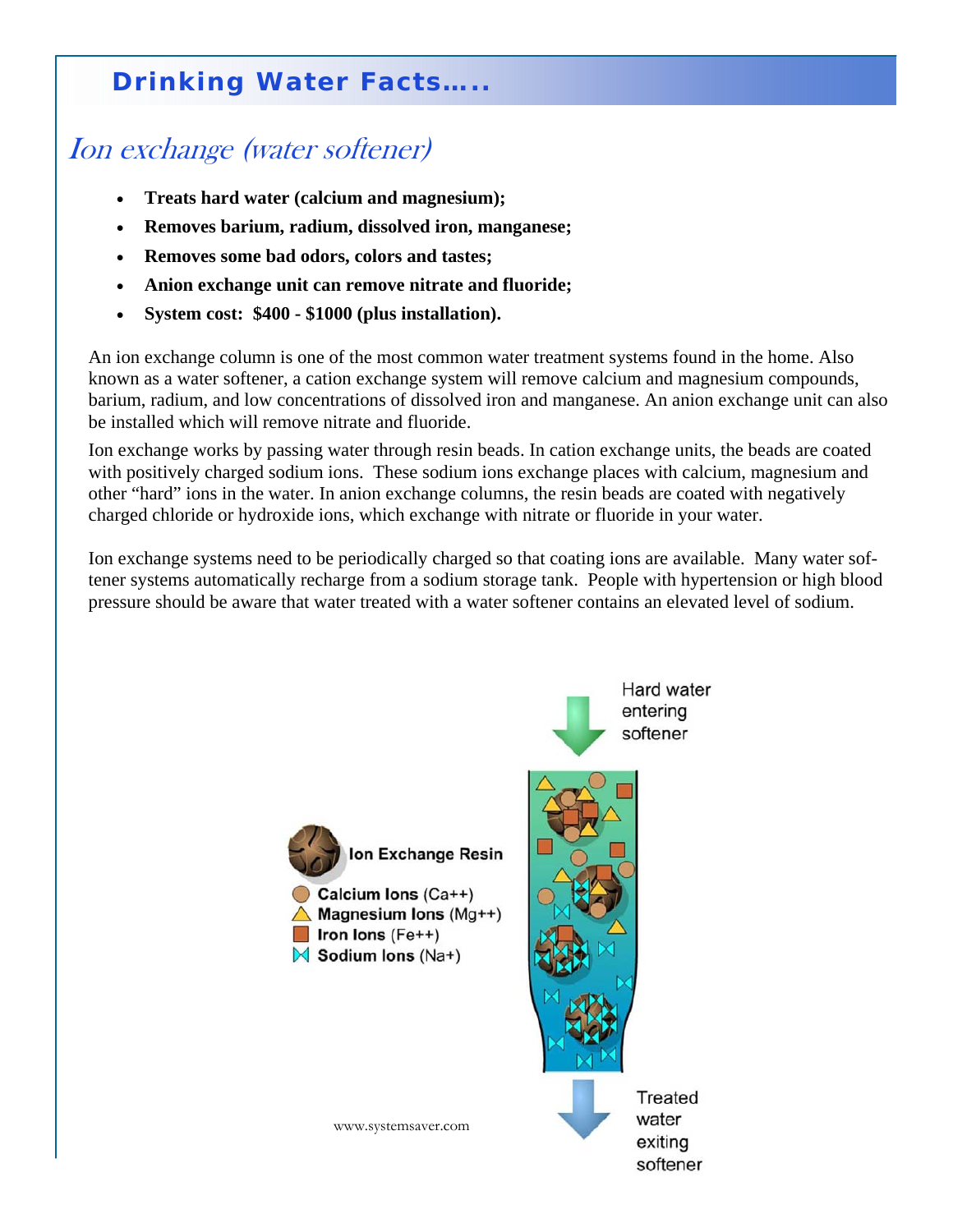## **Distillation**

- **Removes lead, nitrate, sodium chloride, pesticides, organic compounds;**
- **System cost: \$300 (counter-top) \$1700(automatic), plus electricity to run.**

A distillation unit works by evaporating water and collecting the steam that is produced. Impurities in the water are left behind. Distillation can remove lead, nitrate, sodium chloride, and many pesticides



and organic compounds. Distilled water often has a flat or bland taste, due to the removal of minerals.

The distillation process is slow and requires a lot of water – a typical distiller produces two to five gallons a day, and requires five gallons of water for every gallon of distilled water produced. A distiller must be cleaned frequently and consumes significant electricity to heat the water.

Envplan240.pbwiki.com

## Reverse Osmosis

- **Removes radium, sulfate, calcium, magnesium, potassium, nitrate, fluoride, phosphorous;**
- **Removes some pesticides and organic compounds;**
- **System cost: \$100 (under sink) \$400 (whole house) (plus installation).**

In the reverse osmosis process, water passes through a semi-permeable membrane which removes inorganic minerals like radium, sulfate, calcium, magnesium, potassium, sodium, nitrate, fluoride, and phosphorous. It also helps to remove some organic compounds including some pesticides. Often, reverse osmosis units are used in combination with a mechanical filter and an activated carbon filter. The water passes through the mechanical filter first, where sand and large particles are removed, then through the reverse osmosis unit, and lastly through the activated carbon filter which removes organic compounds.

Reverse osmosis units are relatively expensive to install, and use large amounts of water. Anywhere from four to nine gallons of water are required for every gallon of treated water produced. Water should be tested periodically to make sure the membrane is intact and properly functioning.

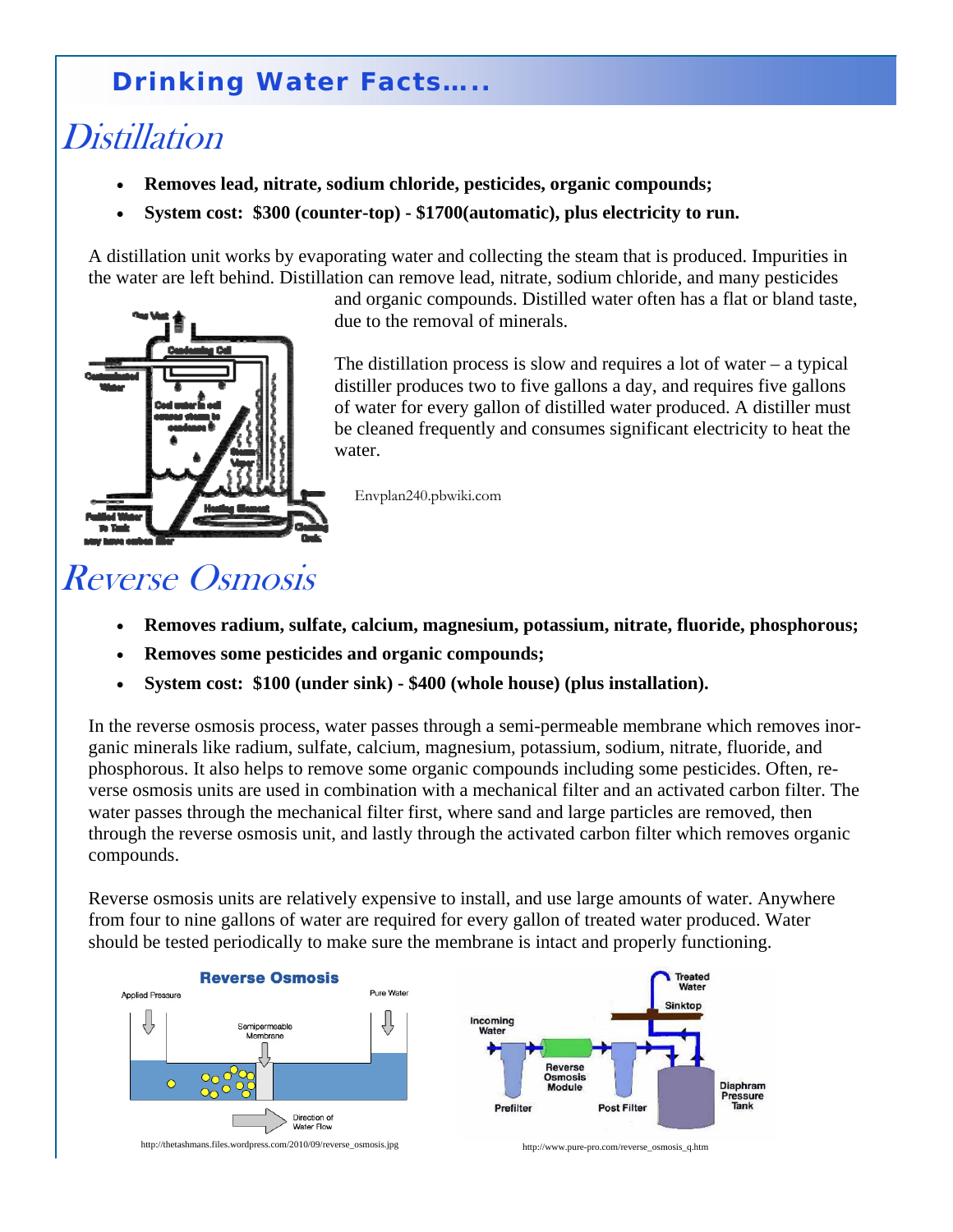## Disinfection Methods  **Drinking Water Facts…..**

**Chlorination** 

- **Kills bacteria and some viruses (Note—does not kill Cryptosporidium, Giardia, and some other microscopic organisms);**
- **Removes some bad odors, tastes and colors;**
- **System cost (continuous chlorinator): \$500 \$1300.**

Chlorine added to water kills most bacteria and some viruses. Water can be chlorinated in two ways: a "shock" chlorination in which a strong chlorine solution is pumped through a well or plumbing system to kill bacteria on a one-time basis; or chlorine is added continuously through a chemical feed pump to constantly kill bacteria. Shock chlorination is usually used when a pump or well has just been installed to kill bacteria that may have been on the pipes or installation equipment, or if a well has become contaminated by a faulty cap or seal. Continuous chlorination is used when the source of the bacteria in the water cannot be eliminated.

Chlorination has a residual effect in water – it continues to disinfect for some time after treatment. If followed by mechanical or activated carbon filtration, chlorination can also remove hydrogen sulfide, and dissolved iron and manganese.

Chlorine can impart a disagreeable taste and smell to the treated water. Also, if the water being treated contains organic molecules, the formation of hazardous chlorinated organic compounds (trihalomethanes) is possible.

#### **UV Radiation**

- **Kills bacteria, some viruses;**
- **System cost: \$250 (under sink) \$1000+ (whole house).**

This type of water treatment uses a mercury arc lamp to kill pathogens in the water. UV radiation kills most bacteria and some viruses, but is ineffective against cysts (such as *Giardia*) and worms. Cloudy or turbid water can reduce the effectiveness of UV radiation. UV lamps should be replaced annually or as suggested by the

manufacturer, as they become less effective with time.

#### **Ozonation**

- **Kills bacteria, some viruses;**
- **Removes some pesticides, can remove iron, sulfur, manganese;**
- **System cost: \$250 (portable) \$2000 (whole house).**

Ozone occurs naturally in our atmosphere; in fact the ozone layer in our atmosphere protects us from ultraviolet radiation coming from the sun. In ozonation of water, electrically generated ozone kills bacteria and some other pathogens, and removes some pesticides. In combination with an activated carbon or mechanical filter, ozonation oxidizes and precipitates out iron, sulfur, and manganese. Ozone does not produce any taste or odor in the water.

Ozone generators are relatively expensive to install. Ozonation does not have any residual effect in the water, unlike chlorination.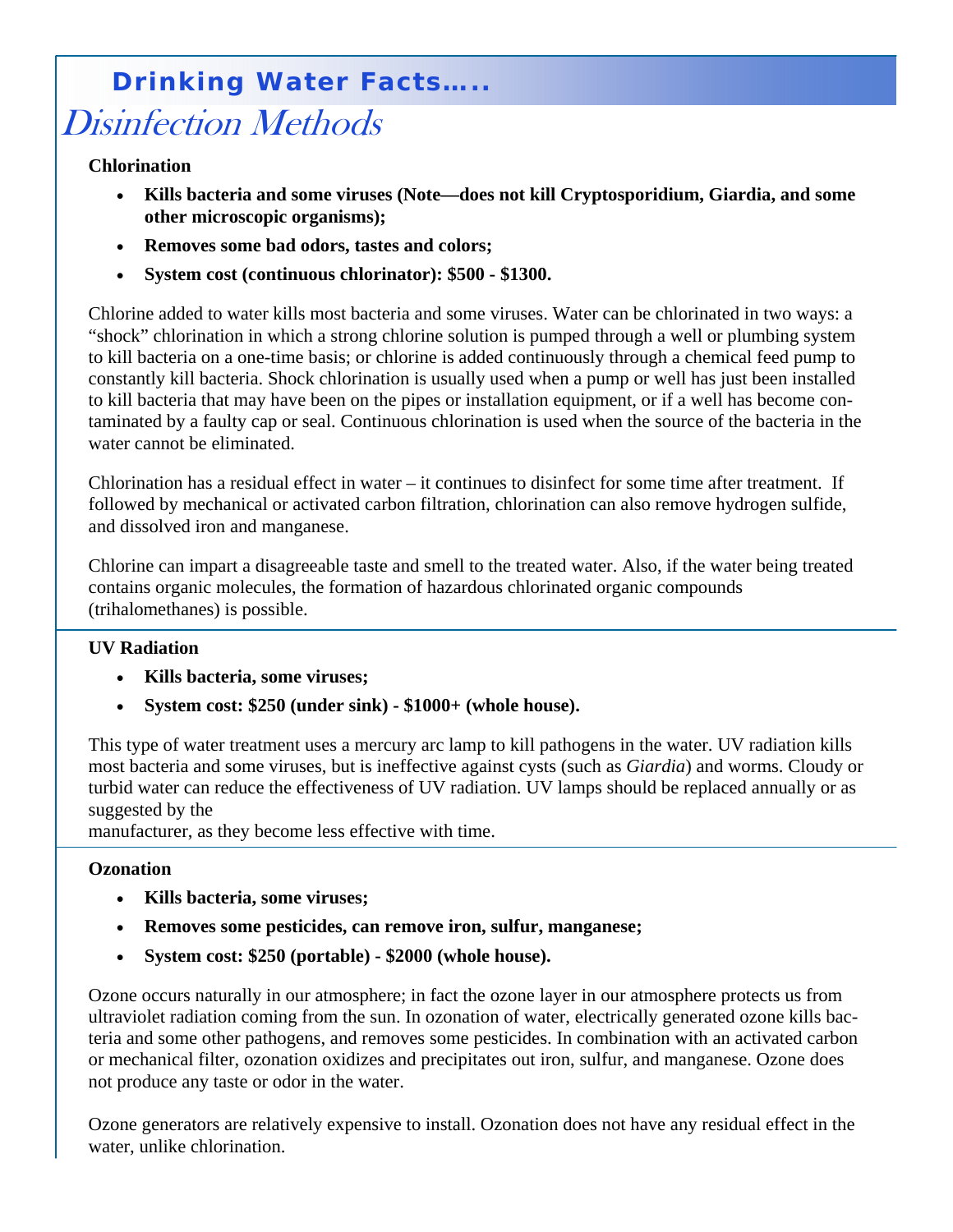## Filtration Methods

**Activated Carbon** 

- **Removes organic compounds, pesticides, radon gas;**
- **Removes hydrogen sulfide, mercury, chlorine, some cysts;**
- **System cost: \$30 (faucet mount) \$450 (whole house);**
- **Solid Block Activated Carbon filters can remove Cryptosporidium and Giardia cysts.**

Activated carbon filters absorb organic compounds and remove them from the water. These filters can remove volatile organic compounds, some pesticides, radon gas, hydrogen sulfide, mercury, and residual chlorine. Activated carbon filters are often used in combination with other water treatments such as reverse osmosis, chlorination, and ozonation.

There are different types of activated carbon filters. Granular activated carbon (GAC), composed of loose granules of carbon, have some problems associated with their use. GAC filters accumulate the organic impurities they remove from the water, but these impurities can then become food for bacteria. Also, the filter can become saturated with organics, which are then released back into the water. Finally, channels can form between the granules in the filter, which reduces contact time between the water and carbon, resulting in less effective filtration.

Solid block activated carbon filters (SBAC) are a solid compressed block of activated carbon. In addition to removal of chemicals mentioned above, the carbon is so tightly compressed that it can filter out some cysts such as Giardia and Cryptosporidium. Because SBAC filters are so fine, they easily become plugged with particulate matter, and frequently need to be replaced. They are also more expensive than granular activated carbon filters.

Inadequately maintained carbon filters can become breeding grounds for bacteria, so the filters need to be kept clean and replaced as recommended by the manufacturer. If a carbon filter is unused for several days, run water through it for at least 30 seconds to flush any bacteria.

#### **Mechanical**

- **Removes sand, silt, clay, organic matter;**
- **System cost: \$35 (single faucet) \$550+ (whole house).**

Mechanical water filters remove suspended material from water, including sand, silt, clay and organic matter. This filtration system does not remove dissolved or very fine particles and is often used in combination with other water treatment equipment. Mechanical filters commonly consist of fabric, fiber, ceramic or other screening material. Mechanical water filtration system can be cartridge units, mounted in a single waterline or on a tap, or tank units, which treat an entire household water supply. The filters must be serviced periodically.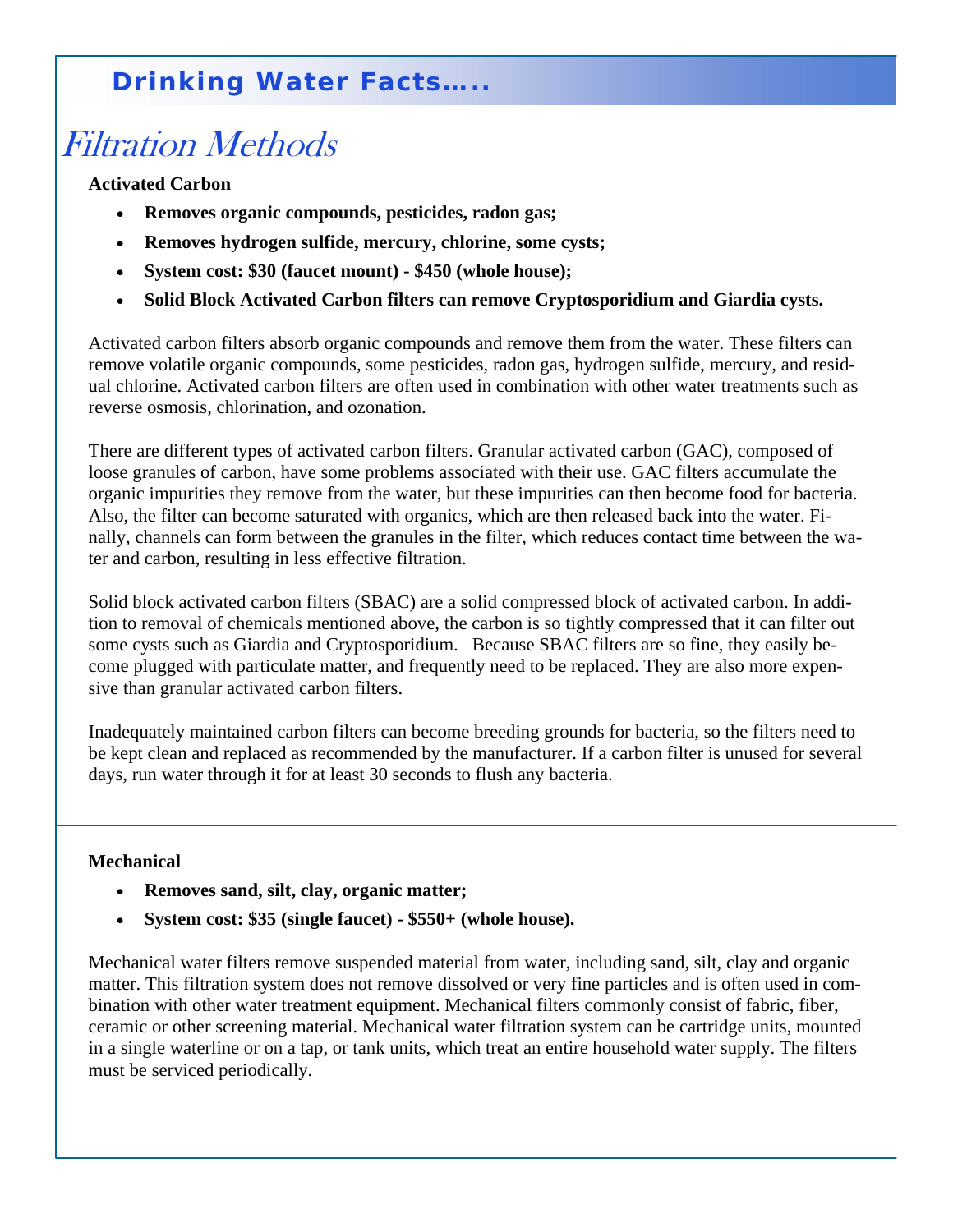## Filtration Methods — continued

#### **Green Sand**

- **Removes iron and manganese up to 10 ppm, prevents rotten egg smell (hydrogen sulfide);**
- **System cost: \$600 \$1200 (whole house).**

Manganese green sand filters remove iron, manganese and hydrogen sulfide (rotten egg odor). As water is passed through the filter, soluble iron and manganese are pulled from solution and later react to form insoluble iron and manganese. Insoluble iron and manganese build up in the green sand filter and must be removed by backwashing. Backwashing should be done regularly twice a week or as recommended by the manufacturer.

Periodically, the green sand must also be regenerated by washing with a permanganate solution. Regeneration will leave the green sand grains coated once again with a manganese material that adsorbs soluble iron and manganese. Follow the manufacturer's recommendations for frequency of regeneration.

## References

Bach, Annette, and Darnell Lundstrom. 1988. Household Water Treatment. HE-430, North Dakota State University Extension Service, Fargo, North Dakota.

Pfeil, Adel. 2001. Buying Home Water Treatment Equipment. WQ-6, Purdue University Cooperative Extension Service, West Lafayette, Indiana.

Mesner, Nancy. 2010. How to Protect Your Well Water. WQFA 1. Fact Sheet 1, Utah State University Water Quality Extension, Utah State University.

Seelig, Bruce, Russell Derickson, and Fred Bergsrud. 1992. Treatment Systems for Household Water Supplies: Iron and Manganese Removal. AE-1030, North Dakota State University Extension Service.

University of Illinois Extension. 1995. Selective Effective Water-treatment Methods. In 57 Ways To Protect Your Home Environment. College of Agricultural, Consumer and Environmental Sciences, University of Illinois.

Utah State University. Water Quality Extension. www.extension.usu.edu/waterquality.

Wagenet, Linda, and Ann Lemley. 1988. Questions to Ask When Purchasing Water Treatment Equipment. Water Treatment Notes Fact sheet 1, Cornell Cooperative Extension, New York State College of Human Ecology.